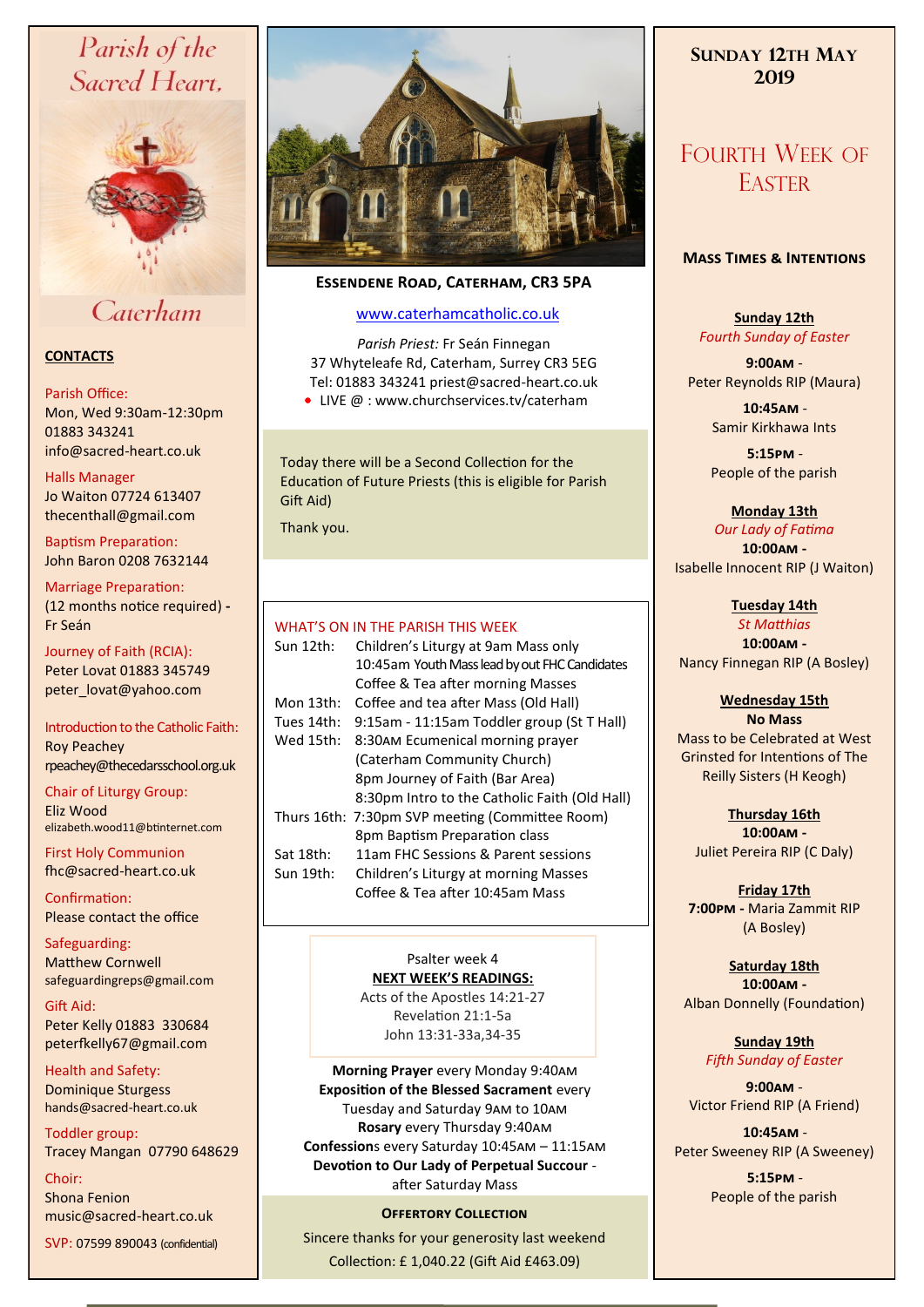## **PARISH PLANT SALE**

Our Parish Plant Sale which was a great success last year takes place on Sunday 19th May after all Masses. Proceeds from the sale will shared between the beaver's crocus planting on the lawn in front of the church, hyacinth bulbs for the Christmas Fair and Madaba.

Plants should be brought to St. Thomas' Hall between 2 and 6 o'clock on Saturday 18th May, labelled and priced if possible. If you can help with the setting up of the stall or selling plants, please contact me on the number below or email the office on info@sacred-heart.co.uk Moyra Brohier, 342928.

#### **T O D D L E R G R O U P**

Our Toddler Group meet every Tuesday from 9:15am to 11:15am in the St Thomas' Hall. It's a great way to meet other parents and for your children to play. Tracey our Toddler Group leader is a trained childminder and creates fantastic games and activities and also ends with rhyme time. This week there will be Rhyme-time with music instruments, fruit and vegetables, exploring media and materials & an Egg and spoon race

#### **P R A Y E R R E Q U E S T S**

There is a book in the Sacred Heart chapel for your intentions. The book will be taken to the altar during exposition of the Blessed Sacrament on Tuesday and Saturday.



## **J O U R N E Y O F F A I T H**

We consider living the Faith – the Common Good Join us – and also for our consideration of the readings for next Sunday. All welcome! 8.00p.m. Wednesday 15th May, in the Bar Lounge

One of our parishioners is going on pilgrimage to Lourdes with the society of Our Lady of Lourdes at the end of this month. The Society was formerly known as the English National Pilgrimage and is the oldest Lourdes pilgrimage from England with an emphasis on taking and caring for the sick.

If anyone would like their intentions to be presented at the Grotto, there is a basket for them in the church porch for our parishioner to take to Lourdes.

## **B O O K S F O R A F R I C A**

A container holding almost 20000 used children's books will leave for Durban later in May. They are distributed to school libraries in KwaZuluNatal. If you have books suitable for any age to 16yrs which you no longer want please leave them in bags or boxes by the door of the shop in the church porch. Need to have books collected or further information? Call 01883 348081

#### **S V P**



# **CAFOD Vintage Tea**

Sincere thanks to all who supported this event: those who attended, donated, provided raffle prizes, helped to set up and most importantly, clear up! Thanks to your generosity, £615 was raised to support the work of CAFOD amongst poor communities around the world.

## **SVP Quiz Evening - Friday 14th June, 7.30pm - Centenary Hall**

Tickets will be on sale after all Masses on Sundays 19th and 26th May. Alternatively telephone the SVP number (07599890043) or email the Parish Office. They are priced at £10 each, to include fish and chips and homemade desserts. You can organise your own table of 8 or you will be welcome to join a table with others. If you would like to know more about the work of the SVP and how our funds are spent to support those in need locally, please pick up a copy of our Spring newsletter from the church porch.

### **SVP outing to Penshurst Place - Friday 5th July**

The SVP are arranging a visit to beautiful Penshurst Place, near Tonbridge, Kent. We will leave Caterham at 9.30am and arrive back at about 4.00pm. The price of this trip is £16 and includes transport, coffee & cookie on arrival, and a guided tour of the house. There are a variety of lunch options: hot meal, snack or a picnic (weather permitting). Please note that lunch is not included in the price. If you would like to join the trip please put your name and telephone number on the clipboard list in the church porch. You will then be contacted about arrangements and payment. There are a limited number of places available, so please book early to avoid disappointment. If you would like to join the trip but the price is a concern to you, please call the confidential SVP tel. number (07599890043) or speak to any SVP member.

#### C H U R C H T V S E R V I C E

In analysing the response for the month of April only – although it included Easter – we have found that there were 1,777 unique connections which could be individuals, households with more than 1 person, communities or Nursing Homes who made connections for a total of 9,177 times during the month and stayed with your services for a total of 4,208 hours.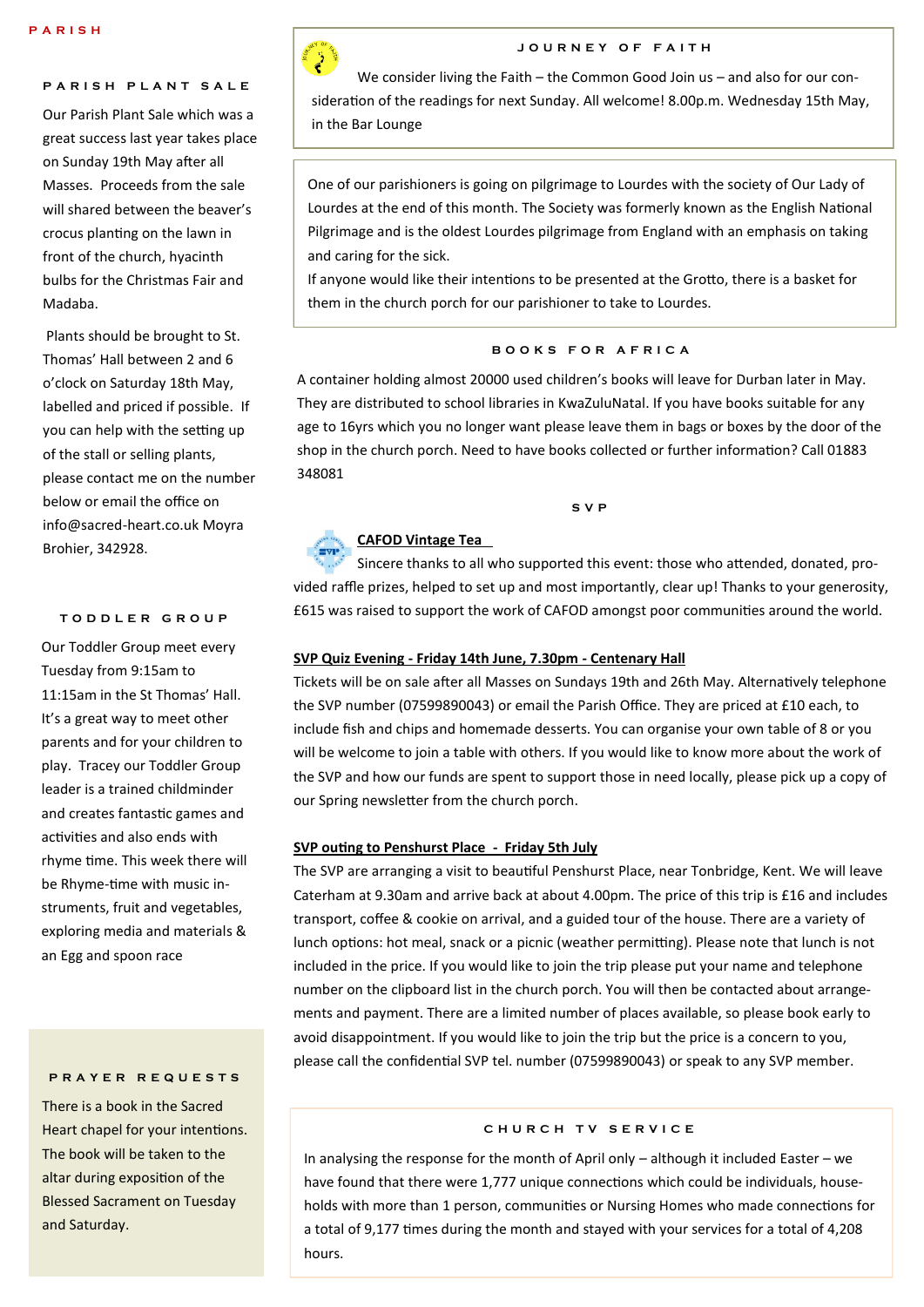**Your Prayers are requested for the following people who are ill or housebound**: John Saunders; Helen Keogh; Daisy Hill; Christopher Browne; Krista Thompson; Jane Hill; Rosemary Whale; Pam Weaver; Jimmy Mullen; Margaret Robertson; Heather Tordimah; Jenny Rowen; Elizabeth Daley; Eileen, Mel & Rose Lattimore; Bryan Smith; Oliver Farrell; Seeta Pillay; Elise O'Connor, John Gilford, Chris Norman, Tabitha Harrison, Mary Wallace, Gina Waiton, Joe Kelly, Ian Lester, Fred Ardley, Charmaine Wise, Breda Sharpe, Richard Sowa, Val Williams, Emma Newton, Charley Lunn, Ursula Koh, Riche Ahearne, Enny Martin, Tony McCoy, Fr John Hartley, Fr Seán, Yvonne Perera, Joan Stocks, Tony Roche, Dorothy McKenzie, Bosco Fernandes & Rosalind Bearcroft

## **INTRODUCTION TO THE CATHOLIC FAITH**

Are you interested in finding out more about the Catholic Faith? Are you thinking about being baptised or being received into the Church? Or do you simply want to deepen

your Catholic life? Why not try out The Introduction to the Catholic Faith, our parish course for all? We meet on Wednesdays from 8.30-9.15pm in the Old Hall during term time.

A new section of the course begins this Wednesday 1st May after the Easter break, so now is a great time to give it a try. If you would like any more information, please do

not hesitate to contact Roy Peachey on rpeachey@thecedarsschool. org.uk or just come along on the evening.

#### **G I F T A I D A N N U A L S T A T E M E N T S**

All donors who have opted for their annual Gift Aid statements by e-mail, these should be with you now. If you have not received yours, please check your 'Spam' folder as they are coming from a different e-mail id this year. If it's not there, please contact the Parish Gift Aid Organiser. If you would like to opt-in for e-mail statements, please contact the Parish Gift Aid Organiser at peterfkelly67@gmail.com .

Printed statements, for those who do not have an e-mail statement, will be available for collection at all Masses on Sunday 2nd June.

Thank you to all Gift Aid donors for your generous support over the last year which has yielded more than £14,000 extra to the Parish.



## **A P F R E D B O X E S**

Would all promoters please collect the contents of the red boxes from their members and either leave it in the presbytery clearly marked with your name and a phone number or hand it to me by 19 May. Would all members who signed up for a box following Fr. Donie's appeal last year, please make sure that your name and a phone number is entered on the label on the reverse of your box before handing it in. Also, would any one in the parish who has a red box but does not have a promoter to collect their money please contact me. Moyra Brohier 342928, Local Secretary, APF Red Boxes.

#### **T H E D O U B L E C C L U B**

Well done to the winners of the May draw of the Double C Club £70 Mrs I Jones, £50 Marge Lowrie & £30 Teresa Warren

#### **M E M O R I E S A N D P H O T O S O F F R S C A R B O R O U G H**

Fr Scarborough, our Parish Priest from 1955 until his retirement in 1979, was a most remarkable person. He played a significant part of our history. Parishioners and priests who knew him are decreasing in number, others have moved away. It is important to collect reminiscences and photos for our archives. Contributions will be acknowledged and photos/ documents returned after scanning. If you can help please contact Ann Lardeur on adlann@furzebank.eclipse.co.uk or on 01883 349762

#### **M A S S F O R D E A F A N D H A R D O F H E A R I N G**

The next monthly Mass will be held on Saturday June 1st at 1pm in St John the Evangelist, Springfield Road, Horsham, RH12 2PJ. Diocesan Coordinators and Communicators for Deaf and Hard of Hearing People: Mr Peter Booker and Mrs Maria Booker, c/o DABCEC, 4 Southgate Drive, Crawley, West Sussex RH10 6RP. Email: mag.booker@gmail.com . Mobile: 07970428601 (sms [text] only) Tel: Mr Jim Mortell on 01273 552159.

#### **A D O R E ( A L T O N D A Y O F R E N E W A L ) – S A T U R D A Y 1 8 T H M A Y 1 1 . 0 0 - 4 . 0 0**

You are warmly welcome to a mini-retreat day (or morning/afternoon) of spiritual refreshment and renewal, focussing on the Power of Prayer. At Alton School, Anstey Lane, Alton GU34 2NG. 11.00am Rosary; 11.30am Mass; 12.15 Adoration of the Blessed Sacrament; 1.00pm Shared lunch (please bring finger food to share); 2.00pm Praise & Worship; 2.30 Talk "Praying for Healing and Deliverance."– Fr. Nicholas Broadbridge OSB; 3.30 Individual healing prayer ministry. We end about 4pm.

There is no need to register in advance, and no charge (though a collection will be taken to cover costs). For more information and directions, see poster or website: www.altonrenewal.com Or telephone Alastair Emblem on 01252 714809.

Next month's meeting 22nd June. "The Power of Forgiveness" - Speaker: John Hesketh